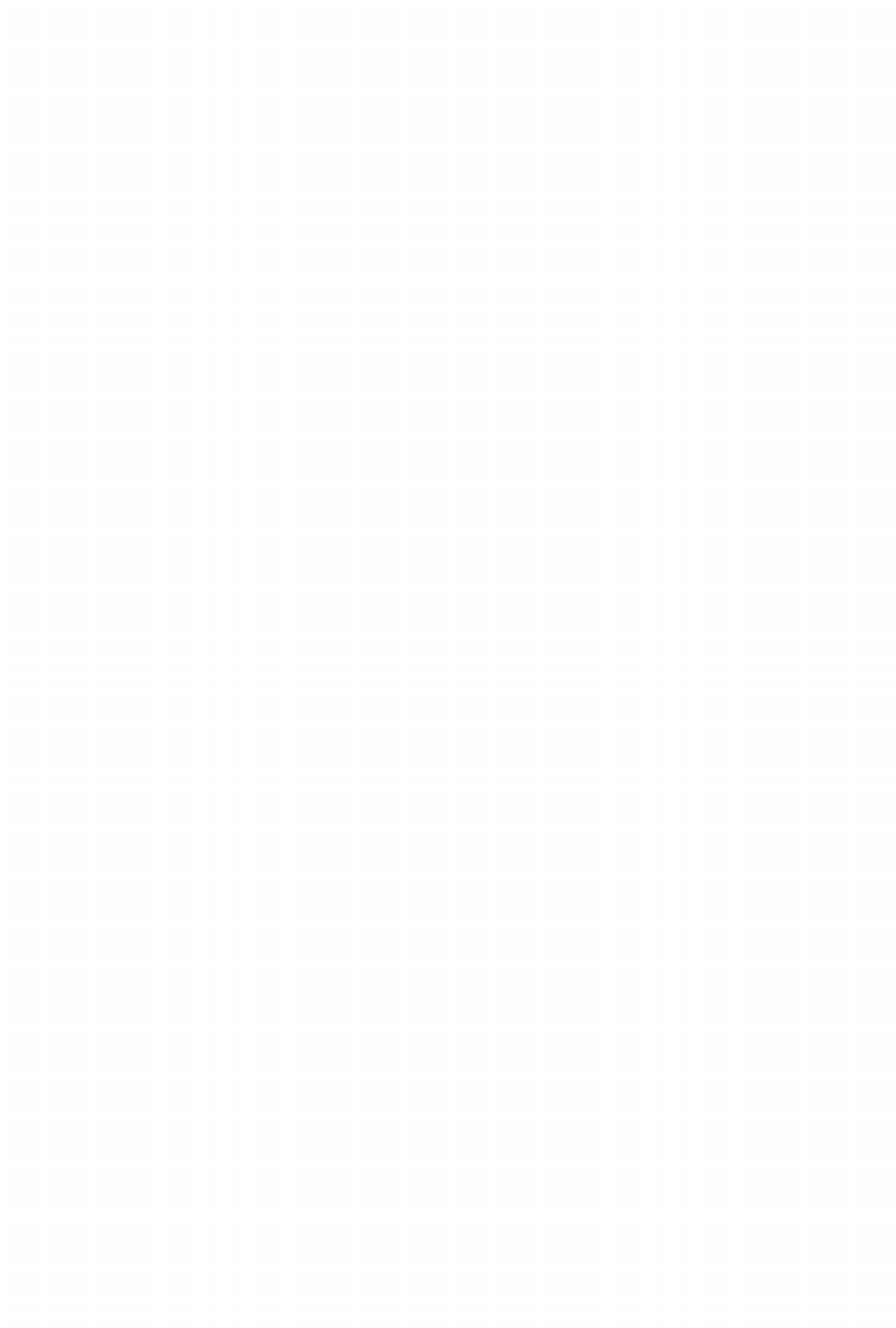$\overline{\phantom{a}}$ 

# **ADDITIONAL PROTOCOL TO THE CONSTITUTION OF THE UNIVERSAL POSTAL UNION**

# **CONTENTS**

#### Art. 1. 11. **111.**  IV. V. VI. VII. VIII. (art. 8 amended) (art. 11 amended) (art. 13 amended) (art. 18 amended) (art. **21** amended) (art. 26 amended) Restricted Unions. Special Agreements Accession or admission to the Union. Procedure The Union's bodies Consultative Council for Postal Studies Expenditure of the Union. Contributions of Member Countries Notification of ratifications and other forms of approval of the Acts of the Union Accession to the Additional Protocol and to the other Acts of the Union Entry into force of the Additional Protocol to the Constitution of the Universal Postal Union

5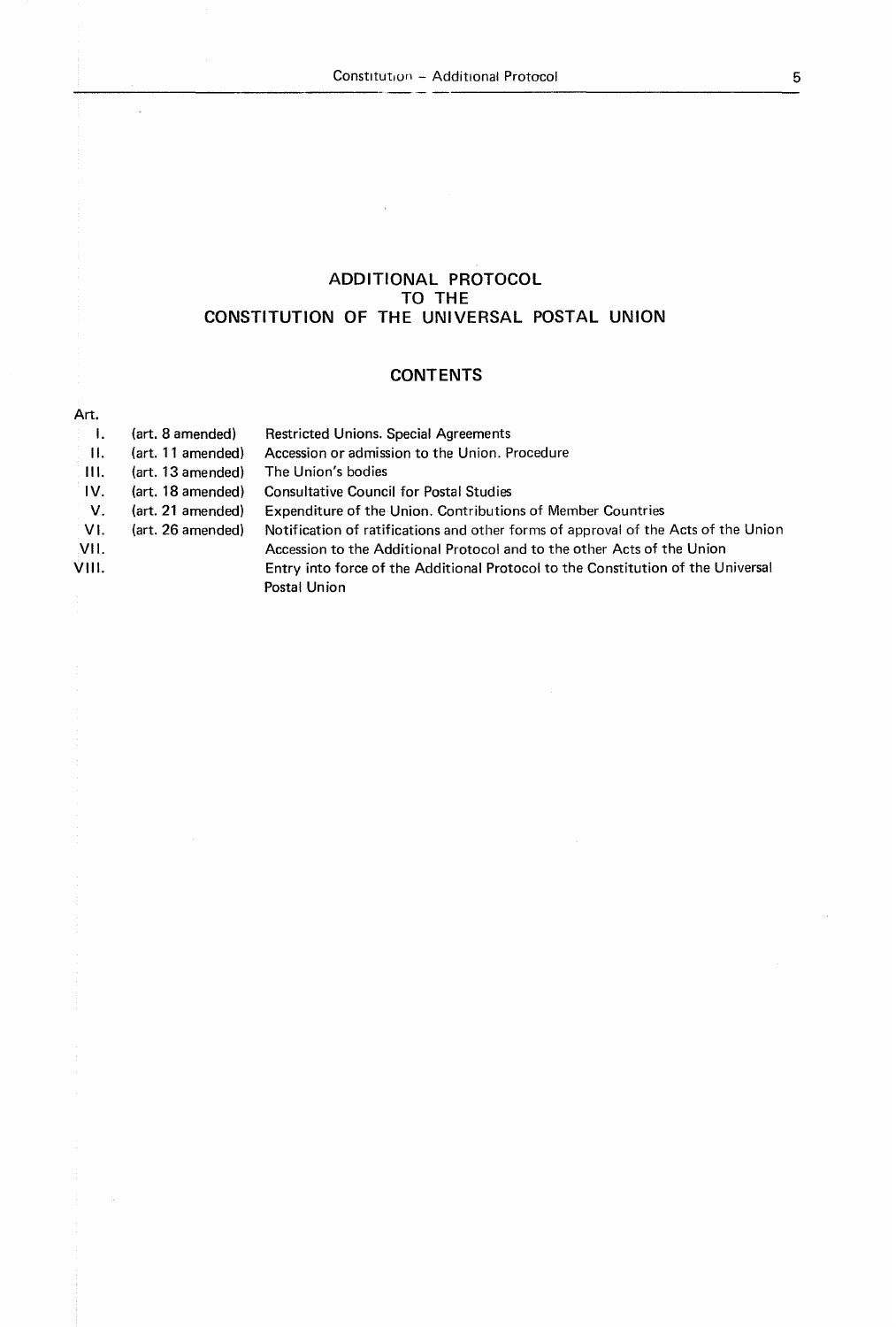# **ADDITIONAL PROTOCOL TO THE CONSTITUTION OF THE UNIVERSAL POSTAL UNIONi**

The Plenipotentiaries of the Governments of the Member Countries of the Universal Postal Union, met in Congress at Tokyo, in view of Article 30, § 2, of the Constitution of the Universal Postal Union concluded at Vienna on 10 July 1964 have adopted, subject to ratification, the following amendments to that Constitution.

# **Article 1**

# **(Article 8 amended)**

## **Restricted Un ions. Special Agreements**

1. Member Countries or their postal administrations, if the legislation of those countries so permits, may establish Restricted Unions and make Special Agreements concerning the international postal service, provided always that they do not introduce provisions less favourable to the public than those provided for by the Acts to which the Member Countries concerned are parties.

2. Restricted Unions may send observers to Congresses, Conferences and meetings of the Union, to the Executive Council and to the Consultative Council for Postal Studies.

3. The Union may send observers to Congresses, Conferences and meetings of Restricted Unions .

#### . **Article Il**

# **(Article 11 amended)**

#### **Accession or admission to the Union. Procedure**

1. Any member of the United Nations may accede to the Union.

2. Any sovereign country which is not a member of the United Nations may apply for admission as a member country of the Union.

**3.** Accession or application for admission to the Union shall entai! a formai declaration of accession to the Constitution and to the compulsory Acts of the Union. lt shall be addressed through diplomatie channels to the Government of the Swiss Confederation, which shall notify the accession or consult the member countries on the application for admission, as the case may be.

**4. A** country which is not a member of the United Nations shall be deemed to be admitted as a Member Country if its application is approved by at least two-thirds of the Member Countries of the Union. Member Countries which have not replied within a period of four months shall be considered to have abstained.

5. Accession or admission to membership shall be notified by the Government of the Swiss Confederation to the Governments of Member Countries. lt shall take effect from the date of such notification.

1 The Constitution of the Universal Postal Union was drawn up by the 1964 Vienna Congress.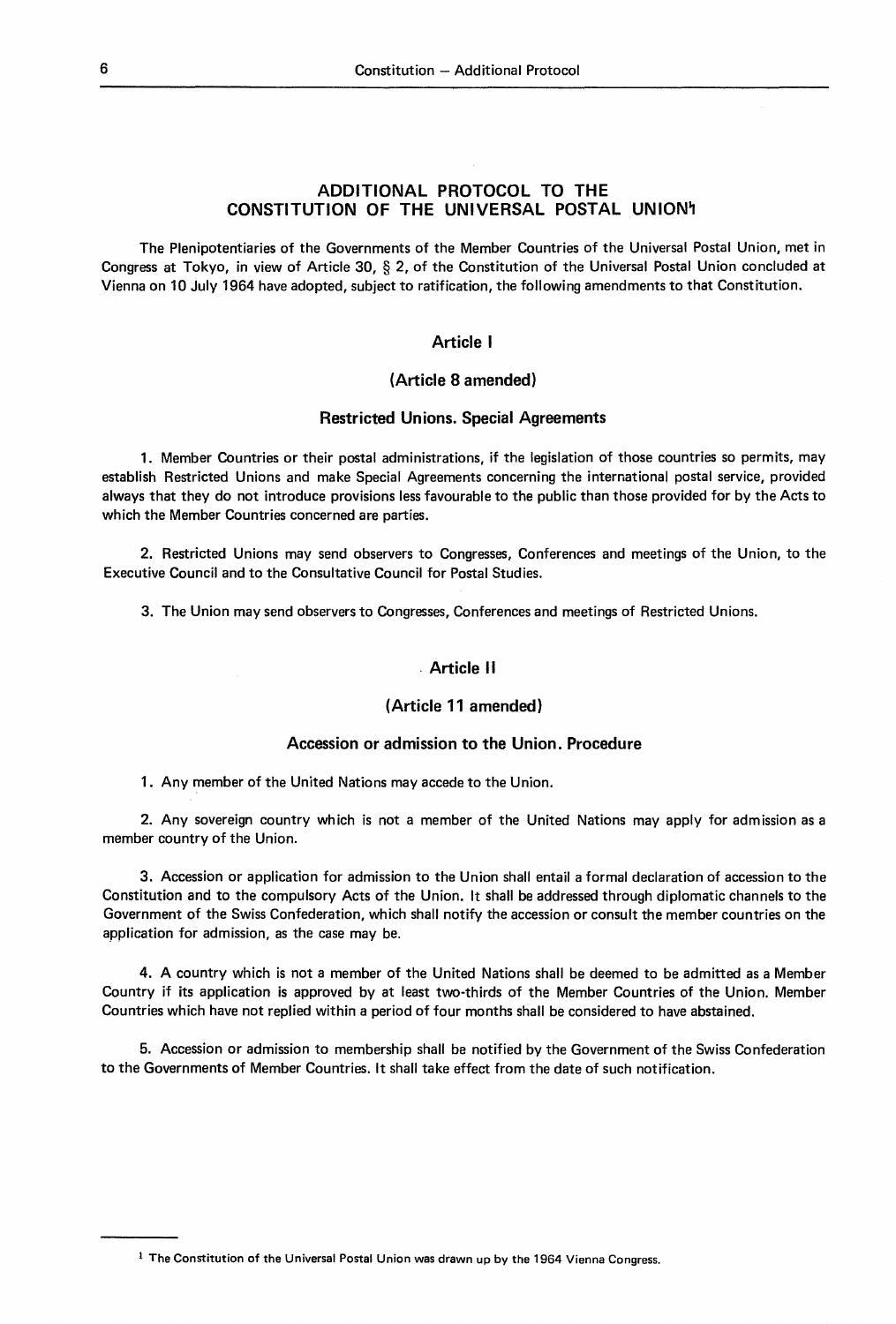# **Article Ill**

#### **(Article 13 amended)**

## **The Union's bodies**

1. The Union's bodies shall be Congress, Administrative Conferences, the Executive Council, the Consultative Council for Postal Studies, Special Committees and the International Bureau.

2. The Union's permanent bodies shall be the Executive Council, the Consultative Council for Postal Studies and the International Bureau.

# **Article IV**

# **(Article 18 amended)**

#### **Consultative Council for Postal Studies**

The Consultative Council for Postal Studies (CCPS) shall carry out studies and give opinions on technical, operational and economic questions concerning the postal service.

# **Article V**

#### **(Article 21 amended)**

#### **Expenditure of the Union. Contributions of Member Countries.**

1. Each Congress shall fix the maximum amount which:

(a) the expenditure of the Union may reach annually;

(b) the expenditure relating to the organization of the next Congress may reach.

2. The maximum amount for expenditure referred to in § 1 may be exceeded if circumstances so require, provided that the relevant provisions of the General Regulations are observed.

3. The expenses of the Union, including where applicable the expenditure envisaged in  $\S$  2, shall be jointly borne by the Member Countries of the Union. For this purpose, each Member Country shall be classed by Congress in one of the contribution classes, the number of which shall be determined by the General Regulations.

4. ln the case of accession or admission to the Union under Article 11, the Government of the Swiss Confederation shall fix, by agreement with the Government of the country concerned, the contribution class into which the latter country is be placed for the purpose of apportioning the expenses of the Union.

#### **Article VI**

#### **(Article 26 amended)**

#### **Notification of ratifications and other forms of approval of the Acts of the Union**

The instruments of ratification of the Constitution and, where appropriate, of approval of the other Acts of the Union shall be deposited as soon as possible with the Government of the Swiss Confederation which shall notify the Member Countries of these deposits.

7